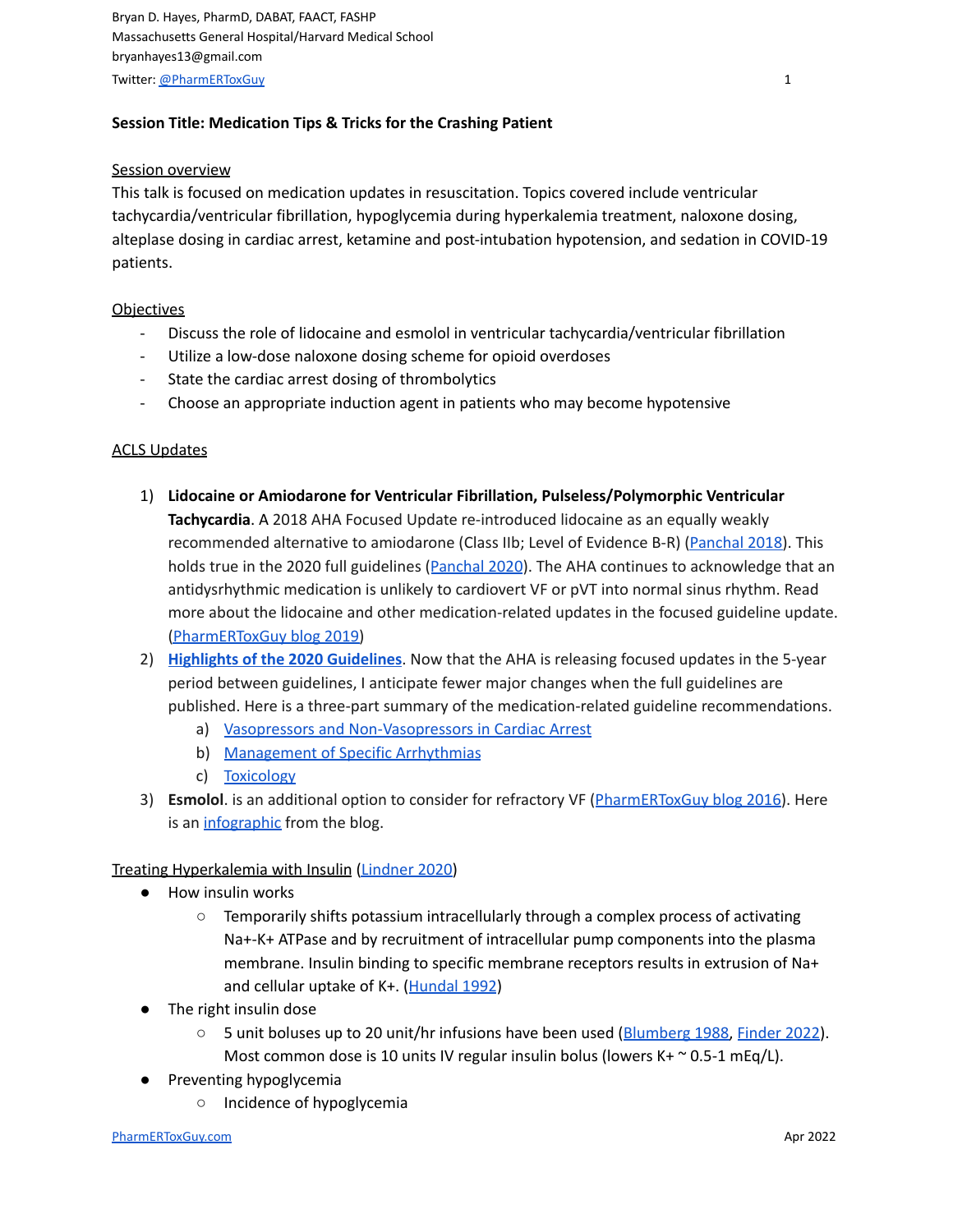- A 10 unit dose of IV regular insulin has an onset of action ~5-10 minutes, peaks at 25-30 minutes, and lasts 2-3 hours. IV dextrose lasts < 1 hour.
- Overall incidence of hypoglycemia appears to be 10-20% [\(Allon](https://www.ncbi.nlm.nih.gov/pubmed/2266671) 1990; [Schafers](https://www.ncbi.nlm.nih.gov/pubmed/22489323) [2012](https://www.ncbi.nlm.nih.gov/pubmed/22489323); Apel [2014,](https://www.ncbi.nlm.nih.gov/pmc/articles/PMC4377748/) [Scott](https://www.ncbi.nlm.nih.gov/pubmed/29861377) 2019, [Jacob](https://pubmed.ncbi.nlm.nih.gov/31205332/) 2017)
- Risk factors for developing hypoglycemia (Apel [2014\)](https://www.ncbi.nlm.nih.gov/pmc/articles/PMC4377748/)
	- No prior diagnosis of diabetes
	- No use of diabetes medication prior to admission
	- Lower pretreatment glucose (104 mg/dL vs 162 mg/dL,  $P = 0.04$ )
	- Renal dysfunction (insulin may be partially renally metabolized) ([Dickerson](https://www.ncbi.nlm.nih.gov/pubmed/20971617) 2011, Coca [2017](https://pubmed.ncbi.nlm.nih.gov/28245289/), [Pierce](https://pubmed.ncbi.nlm.nih.gov/26416951/) 2015)
	- Higher insulin dose ([LaRue](https://www.ncbi.nlm.nih.gov/pubmed/28976587) 2017)
- Strategies for avoiding hypoglycemia
	- Here is a [suggested](https://www.aliem.com/hyperkalemia-management-preventing-hypoglycemia-from-insulin/) strategy for administering enough dextrose to counter the initial insulin bolus of 10 or 20 units. It is loosely based on the Rush University protocol. (Apel [2014,](https://www.ncbi.nlm.nih.gov/pmc/articles/PMC4377748/) [Harel](https://pubmed.ncbi.nlm.nih.gov/27148740/) 2016)
	- Consider starting with 5 units in most patients ([LaRue](https://pubmed.ncbi.nlm.nih.gov/28976587/) 2017)
- ISMP highlighted this issue in a [February](http://www.ismp.org/newsletters/acutecare/issues/20180208.pdf) 2018 Safety Alert

### Naloxone

- Patients typically receive 2 mg in the prehospital setting, a dose much too high for patients chronically taking opioids that can precipitate withdrawal. [Important caveat is that with fentanyl (and fentanyl derivatives) mixed with heroin, high-dose naloxone (up to 10 mg) may be needed]
- A more conservative strategy is to start with 0.04 mg and administer 0.04-0.08 mg increments to achieve desired respiratory rate (Kim [2016,](https://www.ncbi.nlm.nih.gov/pubmed/26289651) [Wong](https://www.ncbi.nlm.nih.gov/pubmed/30032680) 2019)
- Here is a great [trick-of-the-trade](https://www.aliem.com/trick-trade-naloxone-dilution/) for preparing the naloxone to give these smaller doses

## Cardiac Arrest Dosing of tPA

This is a tough question in the middle of a critical resuscitation. A full summary of the data is available on [Academic](https://www.aliem.com/whats-code-dose-of-tpa/) Life in EM blog from 2013, last updated in 2016.

- The dose of tPA in cardiac arrest is somewhere between 50-100 mg given as a bolus +/- infusion.
	- We generally give 50 mg as an IV push and often repeat with the other 50 mg in 10-15 minutes, if indicated.
- According to the AHA Guidelines for Cardiopulmonary Resuscitation and Emergency Cardiovascular Care, "Ongoing CPR is not an absolute contraindication for fibrinolysis."
- Some studies suggest allowing 15 minutes of CPR for drug to work [\(Konstantinides](https://pubmed.ncbi.nlm.nih.gov/31504429/) 2020).
- Evidence is 'best' for PE; data does NOT support for undifferentiated cardiac arrest.
- Anticoagulants, such as heparin, were used in most studies along with the fibrinolytic.